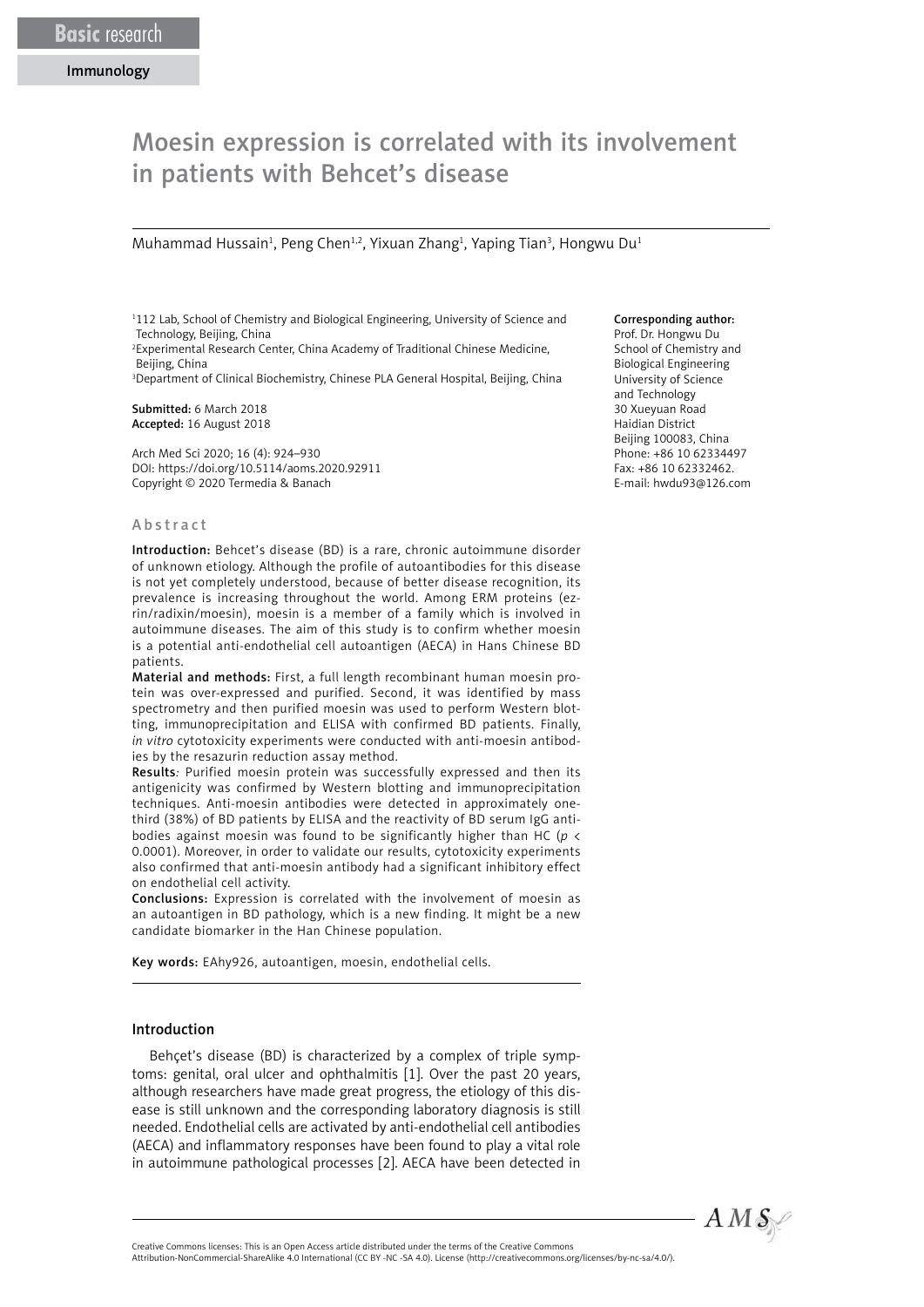BD patients and proven to be associated with vasculitis symptoms [3, 4]. In the past decades, most studies focused on the pathogenesis of AECA and findings of potential biomarkers to explain the etiology of BD. Recently, at least four new targets of AECA in BD, i.e. prohibitin, HSP27, ETFB and annexin A2, have been successfully screened out by our group [5–9]. These findings not only added knowledge to explain the AECA related pathology, but also further confirmed the key role of AECA in the process of BD.

ERM proteins (ezrin/radixin/moesin) are considered as cross linkers as well as signal transducers between plasma membrane and actin-cytoskeleton. Moesin is a member of the ERM family which acts as a membrane organizing extensions, involved in the formation of microvilli. Moesin is also an important member of structural proteins in the cellular membranes [10]. Studies revealed that moesin plays a key role in the development and exacerbation of vasculitis as a potential AECA autoantigen and the endothelial cells can be activated by anti-moesin antibodies [11, 12]. Correlation of moesin and AECA has been proved already, and it could mediate human pulmonary microvascular endothelial cell damage, which is depicted in early apoptosis and dysfunction of endothelial skeletal proteins [13]. Moesin specific antibodies were also frequently detected in patients with acquired aplastic anemia, which have a close relationship with various cytokines produced by CD4+ T cells [14]. At least two important inflammatory cytokines (TNF- $\alpha$ , IFN-γ) in patients having peripheral blood mononuclear cells with BD have been detected at an unusually high level, which were stimulated by anti-moesin antibodies [15, 16].

The goal of our present study is to evaluate whether moesin is an AECA autoantigen involved in pathogenesis of BD. To test our hypothesis, Western blotting, immunoprecipitation, cytotoxicity and in house ELISA were developed and validated clinically through screening of a set of newly diagnosed patients.

#### Material and methods

#### Subjects

One hundred and fifty subjects were enrolled in this study and evaluated by serological methods. The recurrent data from involved organs such as oral ulcer, uveitis and genital ulcer were recorded. Serum samples were categorized into three groups: (1) experimental group (BD)  $(n = 50)$ with an average age of 37 (25 males, 25 females); (2) a rheumatoid arthritis (RA) disease control group (as studies revealed that moesin sera from patients with RA had anti-ERM antibodies and

moesin acts as an antigen in rheumatoid diseases, RA was chosen) ( $n = 50$ ) with an average age of 51 (9 males, 41 females); (3) a healthy control group (HC)  $(n = 50)$  with an average age of 23 (14 males, 36 females). Diagnosed BD patients fulfilled the criteria as defined by an international group [17]. Serum samples from all three groups (BD patients, RA and healthy controls) were collected from Chinese PLA General Hospital (Beijing). Ethical approval for this study was taken from the Chinese PLA General Hospital ethical committee and consent was taken from each patient. All serum samples were aliquoted and stored at –70°C for further use.

## Moesin cloning, expression and purification

This method was basically performed as described before [18]. Extraction of RNA from EA.hy926 cells (human endothelial cell line) was carried out as per TRIzol reagent kit instructions (Invitrogen, CA). Then gene amplification was performed by RT-PCR using kit instructions (Fermentas, MD). Primer sequences were taken as:

5'-CCTGAATTCCCCAAAACGATCAGTGTG-3 (Forward),

5'-CCCAAGCTTTTATTAGCGCAGGGTCTTG-TATTT-3' (Reverse).

The PCR product of the moesin gene was sequenced by Sangon Biology (Shanghai, China). Human moesin protein was over-expressed in *E. coli* bacterium *BL21* and then the recombinant moesin was purified by the Ni-NTA kit (Qiagen, Hilden, Germany). Protein concentration was measured using a BCA kit (Biosynthesis Biotechnology, Beijing, China). Purified recombinant protein was confirmed by proteomics analyzer AB 4700 mass spectrometry (Applied Biosystems, Foster City, CA).

## In-gel digestion and mass spectrometry analysis

In-gel digestion and mass spectrometry were performed as described previously [19]. The excised gel pieces were destained with 50% acetonitrile plus 25 mM  $NH_4HCO_3$  and dried by vacuum centrifugation, followed by addition of 25 mM  $NH_{4}$ HCO<sub>3</sub> in 10 mM dithiothreitol to reduce it for 1 h at 57°C. Then DTT solution was replaced by 55 mM iodoacetamide and 25 mM  $NH_4HCO_3$  and left for incubation at room temperature for 45 min in the dark. The liquid phase was dehydrated and the gel was dried in a vacuum concentrator. Then the gel was covered with 30 μl of the 0.05 mM NH<sub>4</sub>HCO<sub>3</sub> trypsin containing buffer (Sigma, MO), and overnight digestion was performed at 37°C. Analysis of mass spectrum data was performed with the search engine Mascot database (Matrix Sciences, London, UK).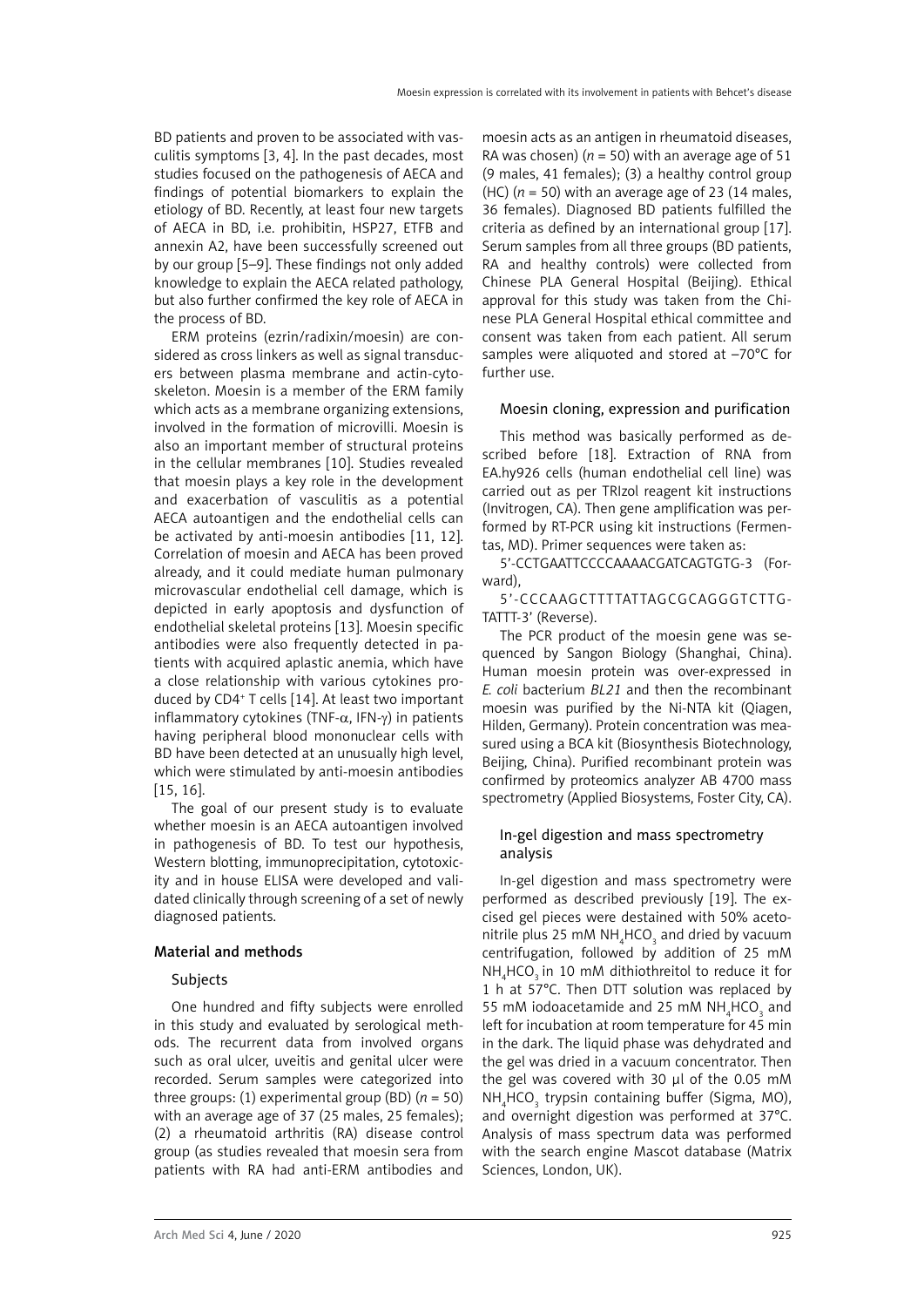### Western blotting

12% polyacrylamide gel was prepared and a 20 μl sample (loading buffer + recombinant moesin) was loaded into the well to separate and identify the recombinant human moesin. Human IgG protein was also loaded as a positive control (20 μl). The gel was relocated on polyvinylidene fluoride membranes (PVDF; Merck Millipore, MA). Skim milk (5%) was used to block the PVDF membranes. Then 5 BD and 5 HC sera were randomly selected (1 : 500 dilution) and incubated at 4°C for 12 h. The unbound antibodies were removed after washing membranes 5 times with 1% PBST (phosphate buffered saline Tween-20). Secondary antibody, i.e. HRP/IgG goat anti-human (1 : 2000 dilution) (ImmunoHunt, Beijing, China) was added and incubated for 60 min at 37°C. Finally, an ECL mix was prepared (Solution A & B) and the membranes were incubated according to the kit instructions (Applygen, Beijing, China)

## Immunoprecipitation

Recombinant moesin protein (3 μg) was mixed with 2 BD sera and incubated at temperature 4°C overnight. The beads of Sepharose A were washed in PBS and put on the plate on a shaker at 4°C for 2 h. Then samples were centrifuged for 5 min at 3000 rpm to obtain the immunoprecipitates. Then 0.5% PBST, 500 μl, was used to wash the immunoprecipitates three times. Then both immunoprecipitates and the supernatant (after the first centrifuge, before washing three times) were mixed with loading buffer and determined by SDS-PAGE. Coomassie blue (Sigma, MO) was used to stain the gels in both experiments.

## ELISA

Recombinant moesin (100 ng/ml) was added to 96 microplate wells (Corning, NY) and the plates were kept at 4°C overnight. The plates were washed 3 times with PBST and blocked with 200 µl (5% goat serum), then incubated for 2 h at 37°C. The plates were washed three times and 100 µl of sera (diluted 1 : 100 in PBS) was added and incubated for 2 h at 37°C. The plates were washed again and 100 µl of secondary antibody IgG/HRP (goat anti-humans) (ImmunoHunt, Beijing, China) was added and plates were incubated at 37°C for 1 h. Optical density was measured at 450 and 620 nm with a plate reader (Tecan, Hombrechtikon, Switzerland). The ELISA method was also used to test the binding ability of anti-moesin antibody. The same procedure was used, except the first antibody was anti-moesin antibody (Bioss, Beijing, China) diluted 1 : 100 in PBS for 30 min at 37°C, and the secondary antibody was HRP labeled goat anti-mouse IgG.

#### Resazurin assay

The resazurin assay plate method was described in previous studies [20]. EA.hy926 cells were coated on plates (Coring, NY) and left to grow overnight (cell growth observed was 80%). Next, wells with cells were divided into two groups. In group one, we added 5 µl of resazurin in 50 μl of DMEM (Dulbecco's Modified Eagle Medium) with anti-moesin antibodies (Bioss, Beijing, China), while in the other group 50 μl of DMEM medium was added as a blank control and then 10 µl of resazurin solution was added to each well. Color change from blue to pink indicated growth of cells and the absorbance was measured with a plate reader (Tecan, Hombrechtikon, Switzerland) at 620 nm with different time intervals (0, 12, 18, 30 h) after the addition of resazurin. The statistical analysis for resazurin assay was carried out by the *t*-test method.

## Statistical analysis

SPSS software (Version 17, IL) was used to perform the *t*-test. *P*-value < 0.05 was taken as significant. The positive definition for the critical point was considered as a higher value than the healthy control (mean + 2 SD).

#### Results

## Moesin cloning, expression and purification

RT-PCR technique was used to amplify the target gene (human moesin), which is depicted after gel electrophoresis (Figure 1 A). A 75 kDa protein band was seen, which was confirmed as a moesin protein band when compared with *E. coli* BL21 (DE3) recombinant strain without IPTG induction. His-tag moesin was obtained by a resin Ni-NTA kit (Figure 1 B). The protein obtained after resin purification was confirmed by mass spectrometry. Protein score > 70 is significant and a *p*-value < 0.05 is to hit a protein rank as shown in Figure 1 C.

## Western blotting and immunoprecipitation

Recombinant moesin associated sera of 5 BD, 5 RA and 5 HC were randomly selected from the repository of sera bank. 2 BD sera out of 5 BD patients demonstrated antigen-antibody positive reaction and all 5 healthy people's sera showed no reaction, indicating that moesin is a probable BD patient's autoantigen (Figure 2 A). Similarly, immunoprecipitation results of BD1 and BD2 samples were consistent and matched with the Western blotting results (Figure 2 B).

## ELISA

Enzyme linked immunosorbent assay (ELISA) of recombinant moesin was carried out with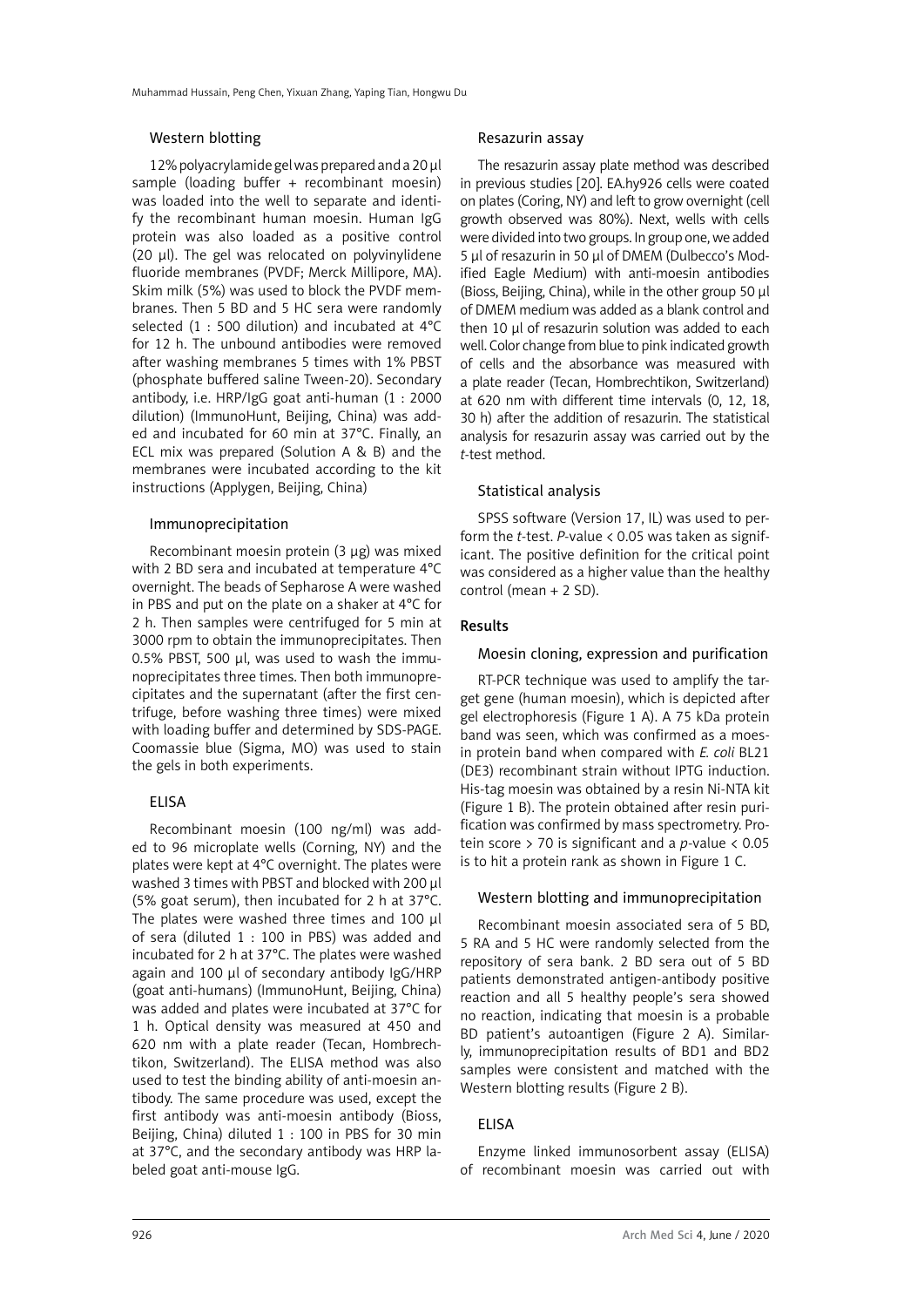

Scores Figure 1. Moesin gene amplification, identification and verification. A - Human moesin gene was amplified by polymerase chain reaction technique. Left band is DNA weight marker, right band is target gene  $\sim$  2000 bp. **B** – The human moesin protein was expressed and purified. Lane 1: protein marker, Lane 2: human moesin protein was over-expressed in *E. coli* BL21 after IPTG-induction, Lane 3: the moesin protein was purified using Ni-NTA resin. C – Verification of purified moesin protein by mass spectrometry; i.e. moesin protein score obtained is 450 while protein score > 70 is significant (*p* < 0.05)

 $5^{3,4}$  2 1

50 BD patients' sera to confirm the pathology in BD. At the same time, 50 RA and 50 healthy people's sera were taken for ELISA. Results were noted and anti-IgG antibody reaction against recombinant moesin was observed in 19 out of 50 patients' BD sera (38%), 12 out of 50 RA patients (24%), and 2 out of 50 HC (4%). The reactivity of BD serum IgG antibodies against moesin was significantly higher than RA (*p* = 0.0432) and HC (*p* < 0.0001) (Figure 3 A).

100 200 300 400

 $\Omega$ 

# Clinical significance of BD patients

Moesin's relationship with clinical symptoms in BD patients was analyzed. Nineteen out of 50 BD subjects showed a positive reaction with the recombinant human moesin protein. On the other hand, clinical information with anti-moesin was as follows: 19 antibody-positive and 31 antibody-negative subjects were found; no significant differences were found in clinical symptoms. All clinical information regarding BD patients are summarized in Figure 3 B.

MOES pig | 67733 | 375

## Resazurin assay experiments

Moesin polyclonal antibody was tested by ELISA. Target moesin protein could be strong and can be recognized by polyclonal antibody (Figure 3 C). This method confirmed that the polyclonal antibody of moesin can bind to moesin protein. The absorbance difference of each group at 620 nm was shown in Figure 3 D. The negative group showed a stronger reducing activity than the experimental group with commercial antimoesin antibody ( $p < 0.001$ ), indicating that anti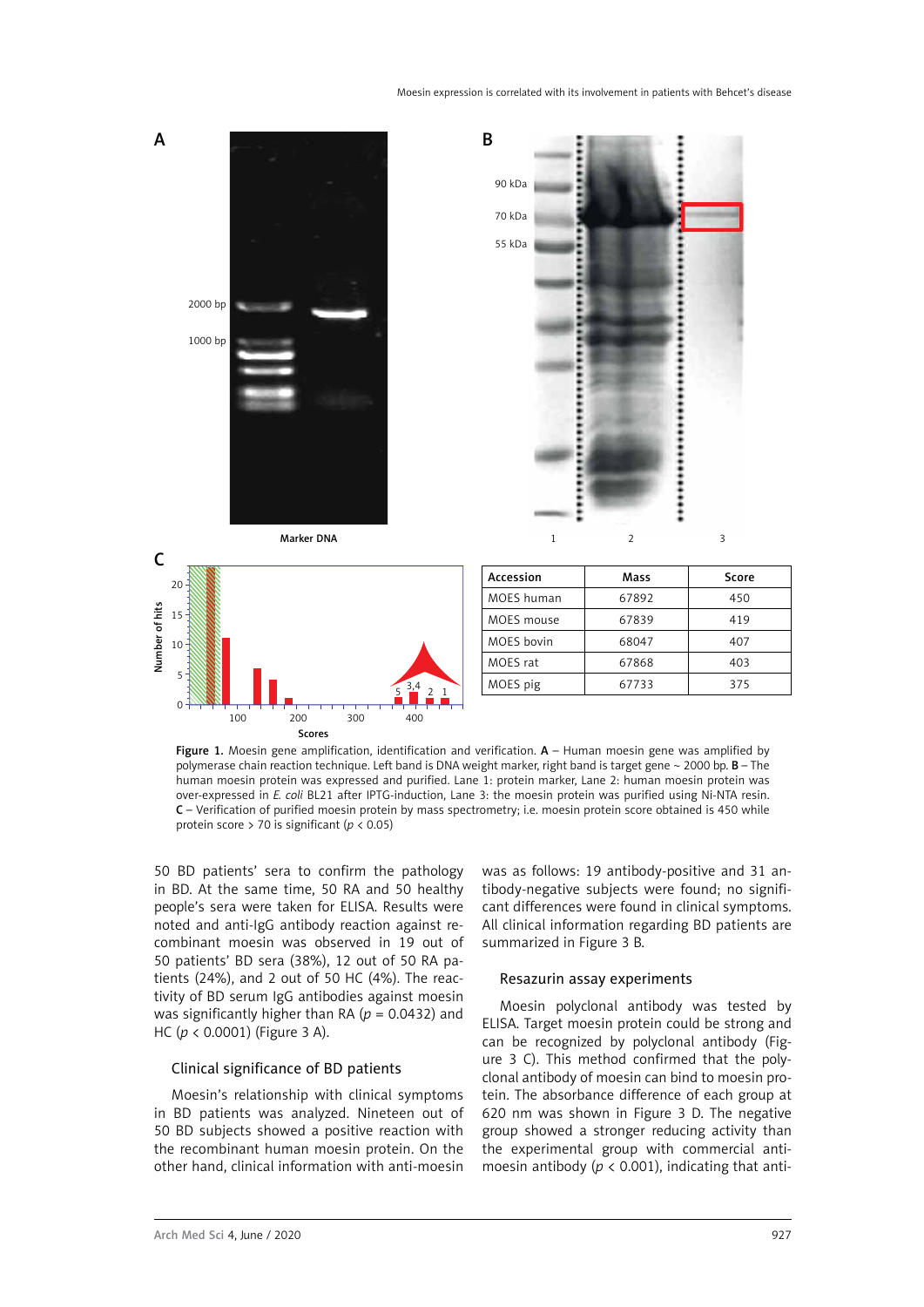Muhammad Hussain, Peng Chen, Yixuan Zhang, Yaping Tian, Hongwu Du



Figure 2. Demonstration of moesin antigenicity in BD. A - Western blotting results: two positive results among the 5 BD patients were BD1 and BD2. About 75 kDa band was observed. All healthy controls showed negative results. Human IgG protein was taken as positive control. B – Immunoprecipitation results: two positive results (BD1 and BD2) were then used to perform [immunoprecipitation](file:///D:/Prace/AMS%20manuscript%20accepted/tekst/2020/javascript:void(0);) to further confirm the antigenicity of moesin. The moesin protein band clearly existed in immune complex (IC) (antigen-IgG complexes, lane 2, 4 in red boxes) by mixing BD1 and BD2 patients' sera. HC1 sample was performed as a control here; no target band was detected in immune complex in lane 6. Lane 1, 3, 5: the supernatant (S) of immunoprecipitation and also no band of moesin was observed



Figure 3. ELISA, clinical information analysis and cytotoxicity experiments. A - The reactivity of BD sera IgG antibodies against recombinant human moesin protein was detected by ELISA method. Data, analyzed by *t* test, were expressed as mean ± SD. B – Clinical information comparison between anti-moesin antibody-positive and negative groups. The ratio was obtained by calculating (number clinical+/number positive)/(number clinical+/number negative). C – Right peak: target moesin protein could be strongly recognized by purified polyclonal antibody. Left peak is the blank control. D – Resazurin assay results: the absorbance differences of each group at 620 nm are shown. \*\*\**P* < 0.001

*ROU – recurrent oral ulcers, RGU – recurrent genital ulcers, SKIN – skin lesions, AU – anterior uveitis, VI – vascular involvement, GI – gastrointestinal involvement, JOINT – joint involvement. Antibody – experiment group with anti-moesin antibody sera, Ctrl – control.*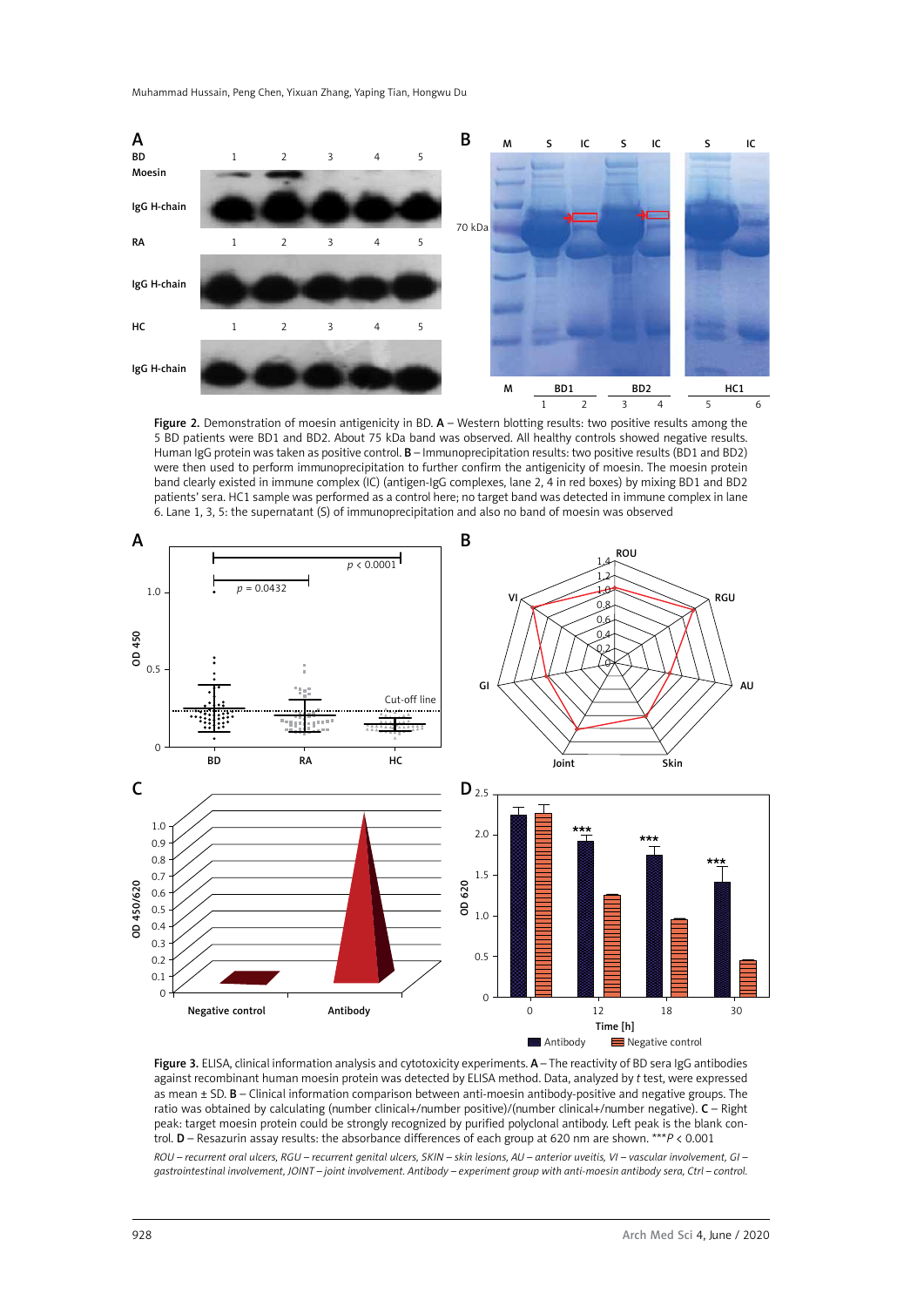moesin antibody might inhibit the activity of endothelial cells.

#### Discussion

Autoimmune diseases arise from an abnormal response of the immune system against our own cells and tissues. Many autoimmune diseases are categorized on the basis of undesirable activity of autoantibodies. These antibodies recognize and bind to often normal and healthy autoantigens, thereby causing substantial damage and failure of relevant tissues and organs.

In this study we found autoantibodies in BD patients with one such target antigen, moesin. To achieve this, we developed an ELISA method which is highly sensitive and used for the detection of serum autoantibodies. Studies revealed that ELISA is more reliable and an established method for detecting anti-ERM antibodies [21]. In our results, anti-moesin antibodies were observed in 19 out of 50 patients' BD sera (38%), 12 out of 50 RA patients (24%), 2 out of 50 HC (4%) and the reactivity of BD serum against moesin was significantly higher than RA and HC. In a previous study approximately 30% of the sera from patients with RA had anti-ERM antibodies and moesin acted as an antigen in rheumatoid diseases [22]. Therefore, we chosen RA as a disease control group and compare with BD sera. For further understanding, moesin is a member of the ERM family and highly expressed in cell membranes. It plays a key role in different biological processes, such as cell-cell recognition, leukocyte adhesion and migration, and [dynamic](http://www.ncbi.nlm.nih.gov/pubmed/12082081)  [interaction with RhoA kinase, VCAM-1 and ICAM-1](http://www.ncbi.nlm.nih.gov/pubmed/12082081)  [23, 24]. Moesin can also translocate to the plasma membrane and enhance adhesion of neutrophils on the extracellular surface. Moesin is the major protein of ERM lymphocytes and platelets and differs from ezrin in its insensitivity to calpain [25]. For anti-moesin antibodies, it might participate in the phosphorylation of moesin and increase the migration of neutrophils, which is important in the inflammatory responses [26].

Researchers believe that BD had a close relationship with infection with herpes simplex virus (HSV), which had been considered in disease pathogenesis and its antibodies (anti-HSV) had been identified in serum circulation of BD patients [27]. In our previous study, we also proved that *E. coli* infection and HSP27 antibody play a part in the process of BD [6]. Moesin regulates actin-plasma membrane cross-linking and microtubule stability. It has been demonstrated that moesin could suppress retroviral infection and HSV by interacting with the cytoskeletal regulatory protein PDZD8 [28]. The presence of anti-moesin antibody may relieve this inhibition effect by accelerating the virus infection.

In conclusion, this study has provided some direct and valuable evidence to show that moesin might be another potential AECA target in patients with BD. With the systematic and reliable screening of antibody profile in patients with BD the difficulty of diagnosis will be greatly reduced and monitoring will hopefully become a thing of the past.

## Acknowledgments

Muhammad Hussain and Peng Chen contributed equally to this work.

This work was supported by the National Natural Science Foundation of China (No. 81571592, 31371203), Beijing Nova Program of Science and Technology (No. 2007B024), Program for New Century Excellent Talents in University (No. NECT-12-0773) and the Fundamental Research Funds for the Central public welfare research institutes (ZZ11-113).

## Conflict of interest

The authors declare no conflict of interest.

#### References

- 1. Kurokawa MS, Suzuki N. Behcet's disease. Clin Exp Med 2004; 4: 10-20.
- 2. Cho SB, Ahn KJ, Kim DH, et al. Identification of Hn-RNP-A2/B1 as a target antigen of anti-endothelial cell IgA antibody in Behcet's disease. J Invest Dermatol 2012; 132: 601-8.
- 3. Dinc A, Takafuta T, Jiang D, et al.Anti-endothelial cell antibodies in Behçet's disease.Clin Exp Rheumatol 2003; 21 (4 Suppl 30): S27-30.
- 4. Aydıntug AO, Tokgöz G, D'Cruz DP, et al. Antibodies to endothelial cells in patients with Behçet's disease. Clin Immunol Immunopathol 1993; 67: 157-62.
- 5. Chen P, Yan H, Tian Y, et al. Annexin A2 as a target endothelial cell membrane autoantigen in Behcet's disease. Sci Rep 2015; 5: 8162.
- 6. Chen P, Shi L, Jiang Y, et al. Identification of heat shock protein 27 as a novel autoantigen of Behçet's disease. Biochem Biophys Res Commun 2015; 456: 866-71.
- 7. Xun Y, Chen P, Yan H, et al. Identification of prohibitin as an antigen in Behcet's disease. Biochem Biophys Res Commun 2014; 451: 389-93.
- 8. Chen P, Yang W, Tian Y, et al. Electron transfer flavoprotein subunit beta is a candidate endothelial cell autoantigen in behcet's disease. PLoS One 2015; 10: e0124760.
- 9. Hussain M, Chen P, Mei G, et al. Expression correlates between Annexin A1 and A2 autoantibodies in patients with Behcet's Disease. Biosci Rep 2018; 38: BSR20170778.
- 10. Pearson MA, Reczek D, Bretscher A, et al. Structure of the ERM protein moesin reveals the FERM domain fold masked by an extended actin binding tail domain. Cell 2000; 3: 259-70.
- 11. Nagao T, Suzuki K, Utsunomiya K, et al. Direct activation of glomerular endothelial cells by anti-moesin activity of anti-myeloperoxidase antibody. Nephrol Dial Transplant 2011; 26: 2752-60.